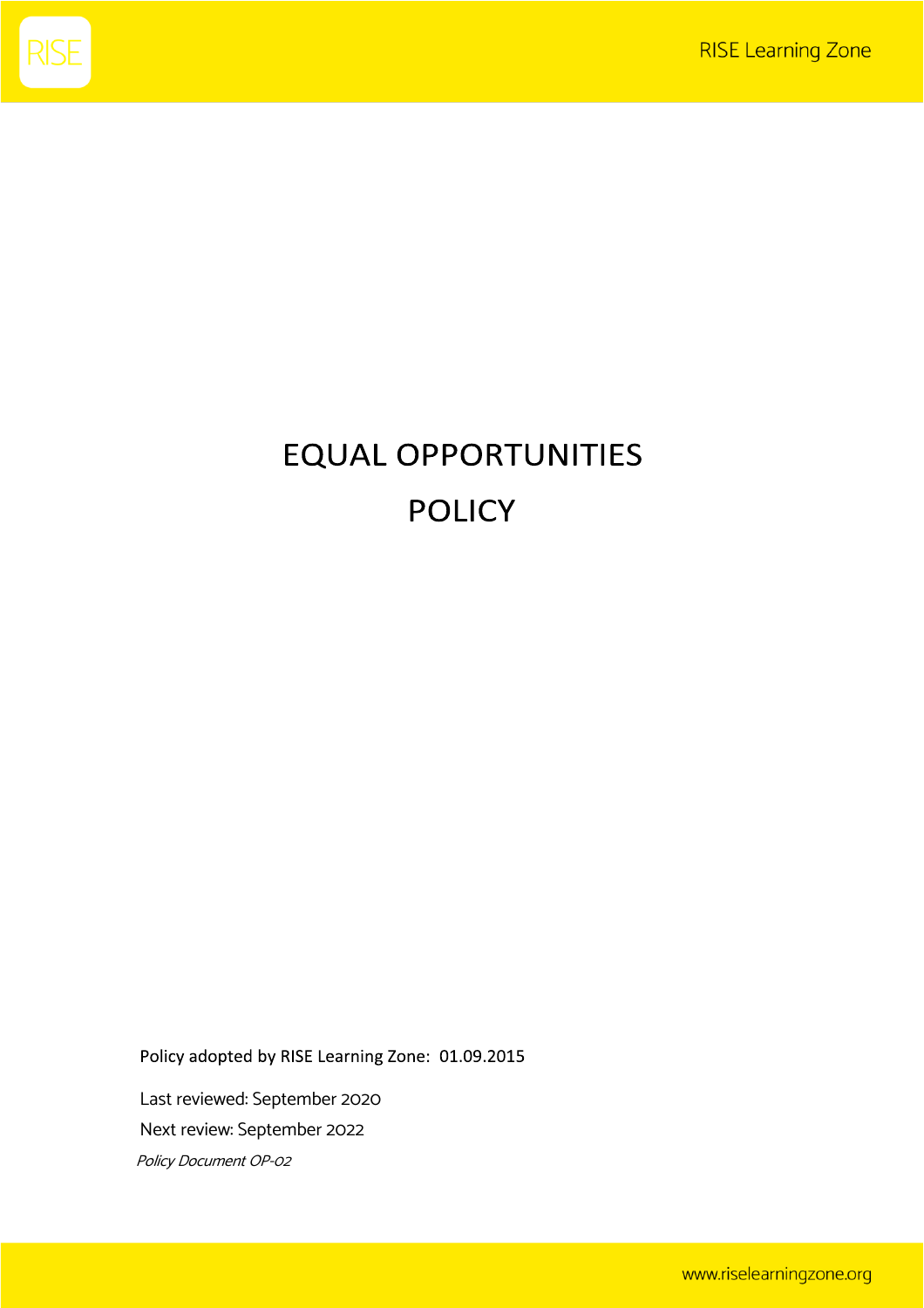# RISE LEARNING ZONE EQUAL OPPORTUNITIES POLICY

#### **Equal Opportunities Statement**

RISE welcomes and celebrates the richness and diversity of young people in Nottinghamshire and is strongly committed to achieving equal opportunities for all young people and others who engage in RISE.

RISE recognises, however, that some people suffer oppression, unfair discrimination and lack of opportunity on various grounds, including, for example, their:-

- Race, skin colour, nationality or heritage
- Gender
- Sexuality
- Physical, sensory or learning disability
- Faith, religion, beliefs or culture
- Address
- Age
- Family situations
- Class
- Physical, sexual or emotional health
- Marital status
- Spent and unspent criminal convictions
- Trade union activity
- Unemployment

# **Working Practices**

RISE is committed to:-

- establishing and maintaining a culture of implementing equal opportunities in all that it does
- taking positive action in seeking to promote social justice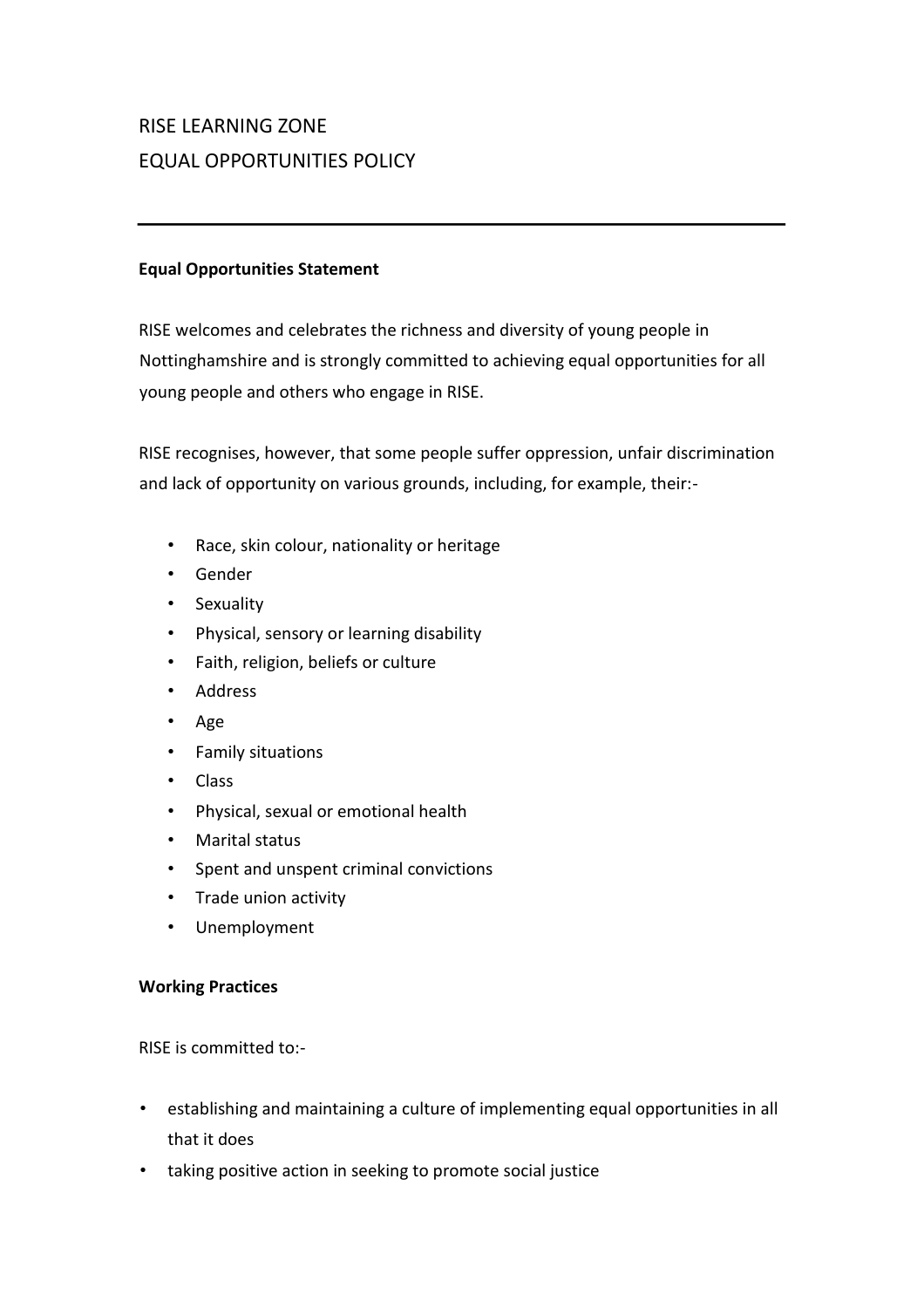- implementing anti-discriminatory practices in all areas of work, and amongst young people who use the services of the Project
- challenging oppression and inequality
- sharing its experiences through openness and transparency
- empowering young people through discourse and informal education

RISE seeks to show the following indicators of being an equal opportunities organisation, including having:-

- high quality services that are accessible and sensitive to the needs of a diversity of young people who use (and potential users of) the services of the project
- a commitment to work with the most disadvantaged young people and groups and to record and monitor the young people who do use the project
- fair and effective employment practices
- proper representation of young people, in terms of management, paid staff and volunteers
- procedures for monitoring, reviewing and evaluating all aspects of the organisation's performance every year, in order to continually develop good practice and up-to-date policies
- reporting and accounting to appropriate people and agencies
- regular training and support for Zone team members (employees and volunteers) to implement the policies of the Project

# **Equal Opportunities in Employment**

RISE intends to be a good equal opportunities employer, not only obeying the law but also implementing good practice to be able to demonstrate fair and effective employment practices.

RISE recognises that certain groups of people experience discrimination in employment, is opposed to this situation, is firmly committed to combat all forms of unfair discrimination and to take steps to ensure that its practices are fair and equitable, such that no employee or volunteer experiences unfair or unlawful discrimination.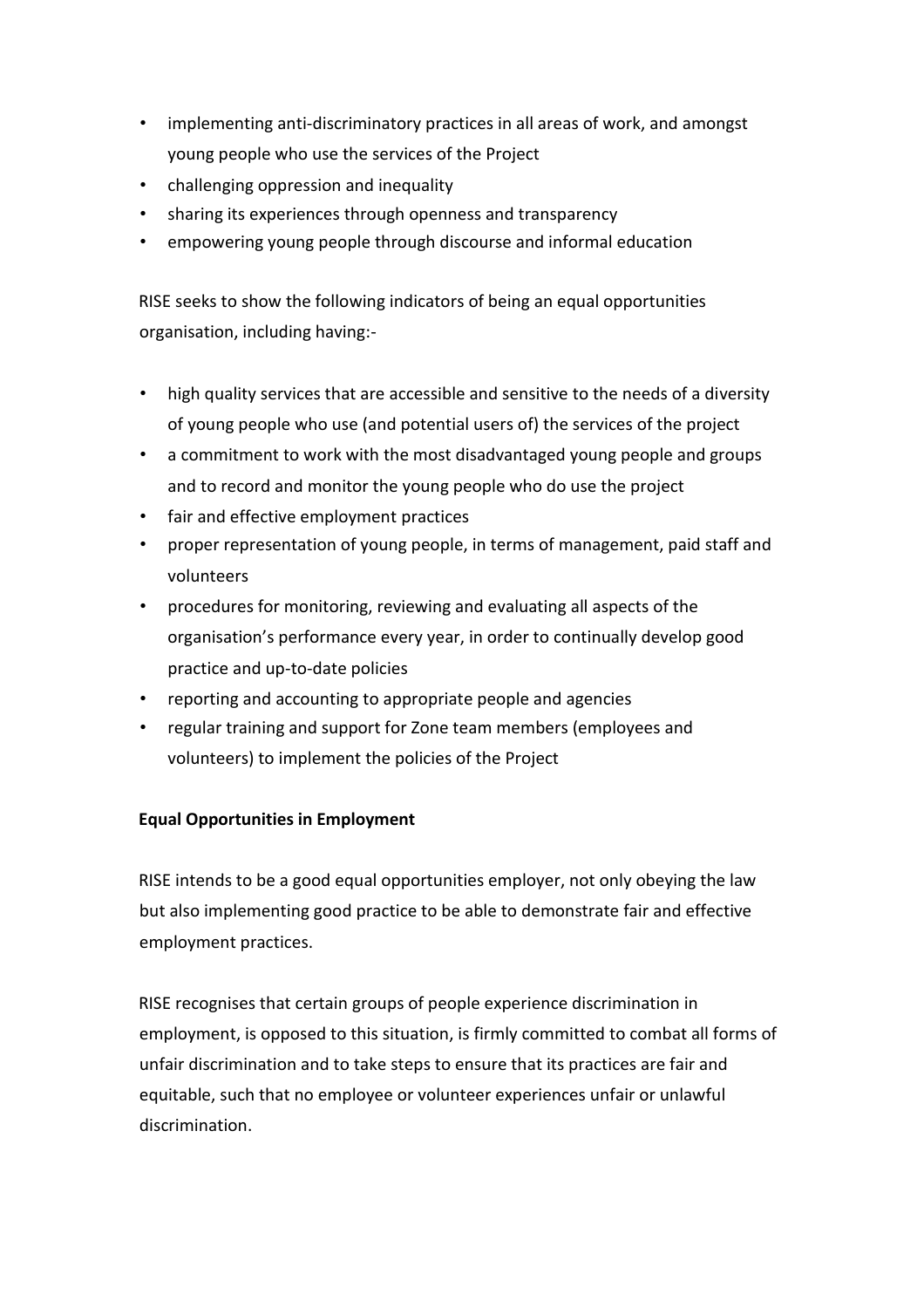# **Legislation**

The Management Team (as employers) and project manager as Team member responsible for the implementation of policies, are aware of their legal obligations under anti-discriminatory legislation which includes:-

- Equal Pay Act 1970
- Rehabilitation of Offenders Act 1974
- Race Relations Act 1976
- Sex Discrimination Acts 1975 and 1986
- Disability Discrimination Act 2005

They must also obey other legislation regarding employment, for example the Health and Safety at Work Act 1974 and the Asylum and immigration Act 1996, under which it is a criminal offence to employ someone who is not entitled to work in the UK.

#### **Principles of fair employment**

RISE seeks to:-

- Carry out fair and effective staff recruitment from the widest possible pool of talent and select the best candidate on merit, without personal or other bias
- Create an environment where all talents, even those that do not initially fit the established way of doing things, are used to the full to make the organisation more effective
- Understand the support needs of different groups of staff and how to develop them to meet agreed performance targets
- Appraise staff effectively and without prejudice and make good post-appraisal decisions
- Be a role model of healthy ways of relating to and working with people of different races, genders, sexual orientation etc.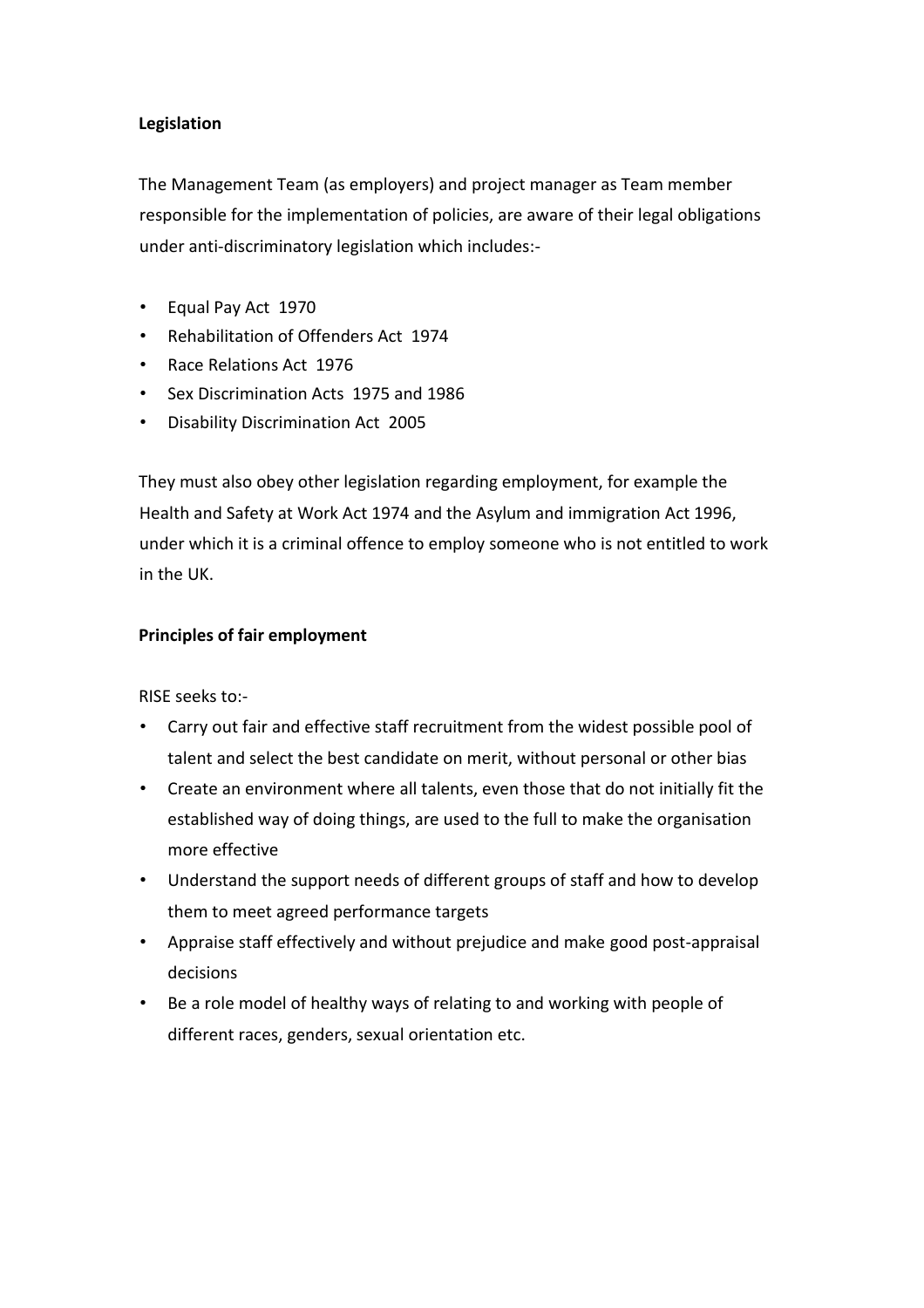#### **Good employment practice**

RISE will ensure that:-

- paid and un-paid posts are advertised to encourage applications from a diversity of communities
- all applicants for jobs and volunteer placement are treated fairly, without personal or other bias
- all appointments are made on the basis of merit, that is the perceived ability of the person to do the job, as per the job description and person specification
- all employees are treated equally
- all volunteers are treated equally
- the training needs for specific groups of people are recognised
- the needs of people with disabilities are met as thoroughly as possible and evaluated by those with disabilities
- the equal opportunities in employment policy and practice is regularly monitored and reviewed and outcomes are used to improve the effectiveness of the policy and its implementation
- better links with groups experiencing discrimination are established externally to assist with developing good practice within RISE

# **Recruitment Procedure**

A job description will be available for all staff, which will be drawn up according to the needs of the project for the post, and taking into account the views of outgoing staff. If it is a new post then a job outline may be available from the funding application, or will be compiled by the project manager.

The Project Manager will notify the Management Committee of a vacancy and then finalise and approve all job descriptions prior to recruitment. The Project Manager will examine whether and how it might be possible to use a vacancy as an opportunity to take positive action to recruit someone from a community which is under-represented on RISE Team by:-

• considering using exemptions under the Race and/or Sex Discriminations Acts, For example under "genuine occupational qualification" regulations where being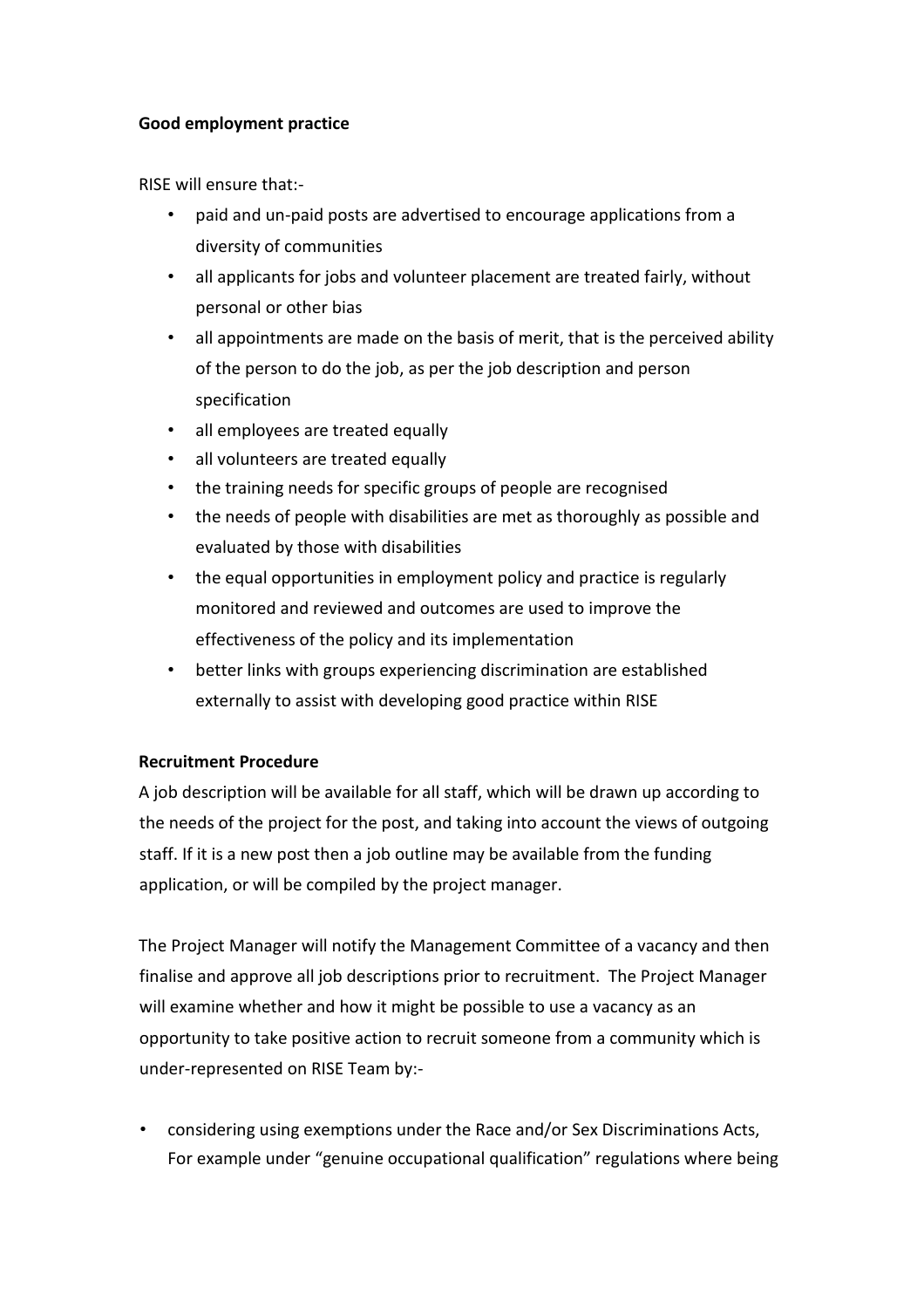of a particular gender or racial group is required to provide services to persons of same gender or racial group

- considering whether any adaptations can be made, for example to the equipment used in the job, which would enable a disabled person to be considered, either prior to advertising and/or once a person is appointed
- considering whether any adjustments in the job description and/or person specification can be considered, in order to make the vacancy more suitable for recruiting someone from a target group
- adjusting or amending the roles of other members of staff providing that service, to make the vacancy more suitable. Obviously this can only be done by agreement of all concerned
- considering whether any other services could be adjusted or amended to make a vacancy more suitable for recruiting someone from a target group. Obviously this can only be done by agreement of all concerned and may require Trade Union involvement
- whether the hours envisaged could be reduced or made more flexible to allow a person with health difficulties or caring responsibilities to carry out the job

# **Recruitment Advertising**

In order to carry out fair and effective staff recruitment form the widest possible pool of talent and select the best candidate on merit, without personal or other bias RISE will:-

- always openly and publicly recruit for all vacancies amongst established posts
- as a matter of principle have no restrictions on where it advertises vacancies
- wherever possible offer assistance in filling in application forms to potential applicants who have a disability which would not affect their performance in the job
- always state that interviews can be conducted using various communication methods, for example, to enable a deaf person to be assessed fairly by having a signer present
- always operate a system for recording how people learn about vacant posts to assist future advertising decisions